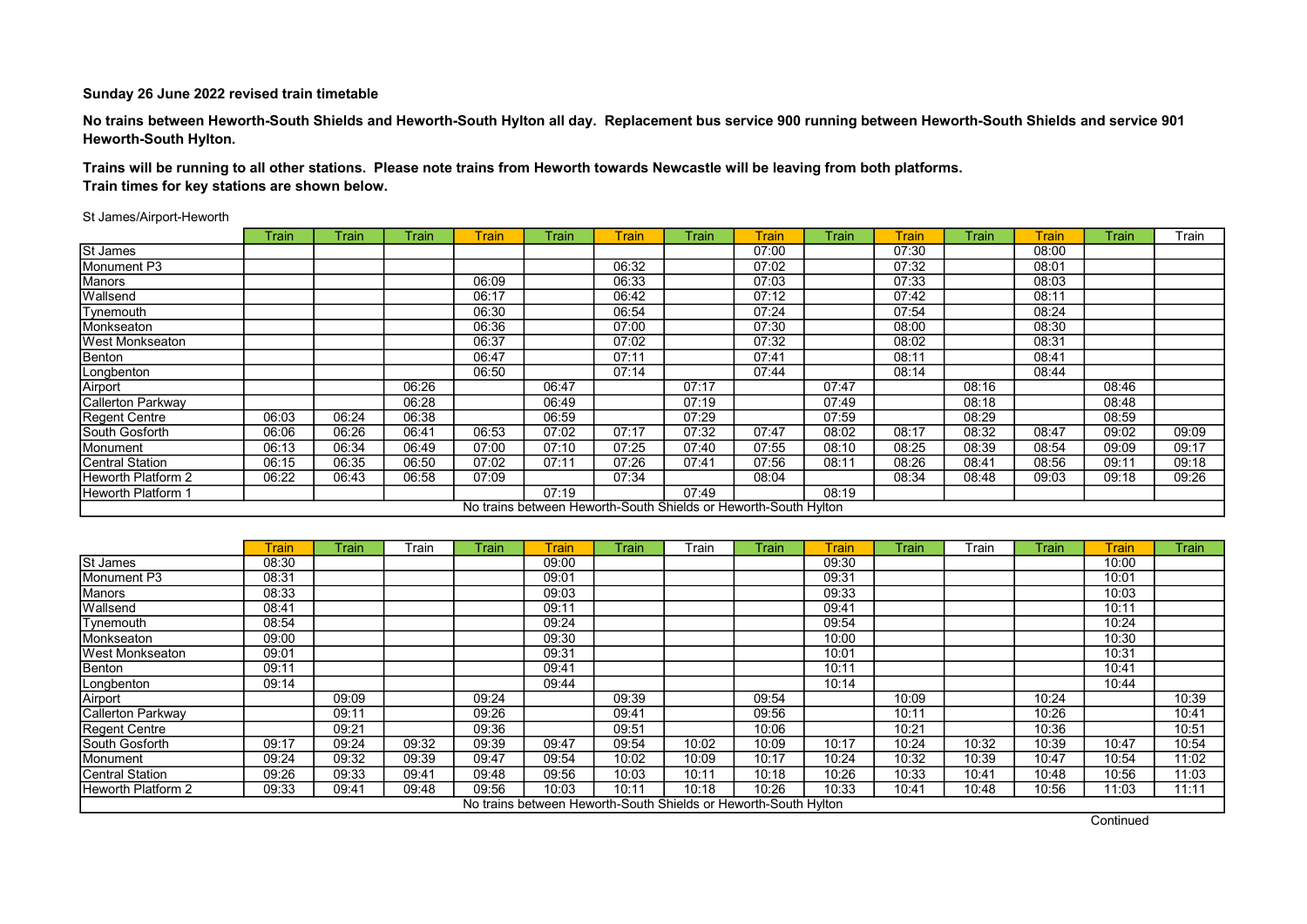No trains between Heworth-South Shields and Heworth-South Hylton all day. Replacement bus service 900 running between Heworth-South Shields and service 901 Heworth-South Hylton.

Trains will be running to all other stations. Please note trains from Heworth towards Newcastle will be leaving from both platforms. Train times for key stations are shown below.

|                           | <b>Train</b> | Train | Frain | Train | <b>Train</b> | Train | <b>Train</b>                                                    | Train | Train | Train | Train | Train | <b>Train</b> | Train |
|---------------------------|--------------|-------|-------|-------|--------------|-------|-----------------------------------------------------------------|-------|-------|-------|-------|-------|--------------|-------|
| St James                  | 10:15        |       | 10:30 |       | 10:45        |       | 11:00                                                           |       | 11:15 |       | 11:30 |       | 11:45        |       |
| Monument P3               | 10:16        |       | 10:31 |       | 10:46        |       | 11:01                                                           |       | 11:16 |       | 11:31 |       | 11:46        |       |
| Manors                    | 10:18        |       | 10:33 |       | 10:48        |       | 11:03                                                           |       | 11:18 |       | 11:33 |       | 11:48        |       |
| Wallsend                  | 10:26        |       | 10:41 |       | 10:56        |       | 11:11                                                           |       | 11:26 |       | 11:41 |       | 11:56        |       |
| Tynemouth                 | 10:39        |       | 10:54 |       | 11:09        |       | 11:24                                                           |       | 11:39 |       | 11:54 |       | 12:09        |       |
| Monkseaton                | 10:45        |       | 11:00 |       | 11:15        |       | 11:30                                                           |       | 11:45 |       | 12:00 |       | 12:15        |       |
| <b>West Monkseaton</b>    | 10:46        |       | 11:01 |       | 11:16        |       | 11:31                                                           |       | 11:46 |       | 12:01 |       | 12:16        |       |
| Benton                    | 10:56        |       | 11:11 |       | 11:26        |       | 11:41                                                           |       | 11:56 |       | 12:11 |       | 12:26        |       |
| Longbenton                | 10:59        |       | 11:14 |       | 11:29        |       | 11:44                                                           |       | 11:59 |       | 12:14 |       | 12:29        |       |
| Airport                   |              | 10:54 |       | 11:09 |              | 11:24 |                                                                 | 11:39 |       | 11:54 |       | 12:09 |              | 12:24 |
| <b>Callerton Parkway</b>  |              | 10:56 |       | 11:11 |              | 11:26 |                                                                 | 11:41 |       | 11:56 |       | 12:11 |              | 12:26 |
| Regent Centre             |              | 11:06 |       | 11:21 |              | 11:36 |                                                                 | 11:51 |       | 12:06 |       | 12:21 |              | 12:36 |
| <b>South Gosforth</b>     | 11:02        | 11:09 | 11:17 | 11:24 | 11:32        | 11:39 | 11:47                                                           | 11:54 | 12:02 | 12:09 | 12:17 | 12:24 | 12:32        | 12:39 |
| Monument                  | 11:09        | 11:17 | 11:24 | 11:32 | 11:39        | 11:47 | 11:54                                                           | 12:02 | 12:09 | 12:17 | 12:24 | 12:32 | 12:39        | 12:47 |
| Central Station           | 11:11        | 11:18 | 11:26 | 11:33 | 11:41        | 11:48 | 11:56                                                           | 12:03 | 12:11 | 12:18 | 12:26 | 12:33 | 12:41        | 12:48 |
| <b>Heworth Platform 2</b> | 11:18        | 11:26 | 11:33 | 11:41 | 11:48        | 11:56 | 12:03                                                           | 12:11 | 12:18 | 12:26 | 12:33 | 12:41 | 12:48        | 12:56 |
|                           |              |       |       |       |              |       | No trains between Heworth-South Shields or Heworth-South Hylton |       |       |       |       |       |              |       |

|                         | <b>Train</b> | Train | Frain | Train | <b>Train</b>                                                    | Train | Train | Train | Train | Train | Train | Train | <b>Train</b> | Train |
|-------------------------|--------------|-------|-------|-------|-----------------------------------------------------------------|-------|-------|-------|-------|-------|-------|-------|--------------|-------|
| St James                | 12:00        |       | 12:15 |       | 12:30                                                           |       | 12:45 |       | 13:00 |       | 13:15 |       | 13:30        |       |
| Monument P3             | 12:01        |       | 12:16 |       | 12:31                                                           |       | 12:46 |       | 13:01 |       | 13:16 |       | 13:31        |       |
| Manors                  | 12:03        |       | 12:18 |       | 12:33                                                           |       | 12:48 |       | 13:03 |       | 13:18 |       | 13:33        |       |
| Wallsend                | 12:11        |       | 12:26 |       | 12:41                                                           |       | 12:56 |       | 13:11 |       | 13:26 |       | 13:41        |       |
| Tynemouth               | 12:24        |       | 12:39 |       | 12:54                                                           |       | 13:09 |       | 13:24 |       | 13:39 |       | 13:54        |       |
| Monkseaton              | 12:30        |       | 12:45 |       | 13:00                                                           |       | 13:15 |       | 13:30 |       | 13:45 |       | 14:00        |       |
| <b>IWest Monkseaton</b> | 12:31        |       | 12:46 |       | 13:01                                                           |       | 13:16 |       | 13:31 |       | 13:46 |       | 14:01        |       |
| Benton                  | 12:41        |       | 12:56 |       | 13:11                                                           |       | 13:26 |       | 13:41 |       | 13:56 |       | 14:11        |       |
| Longbenton              | 12:44        |       | 12:59 |       | 13:14                                                           |       | 13:29 |       | 13:44 |       | 13:59 |       | 14:14        |       |
| Airport                 |              | 12:39 |       | 12:54 |                                                                 | 13:09 |       | 13:24 |       | 13:39 |       | 13:54 |              | 14:09 |
| Callerton Parkway       |              | 12:41 |       | 12:56 |                                                                 | 13:11 |       | 13:26 |       | 13:41 |       | 13:56 |              | 14:11 |
| Regent Centre           |              | 12:51 |       | 13:06 |                                                                 | 13:21 |       | 13:36 |       | 13:51 |       | 14:06 |              | 14:21 |
| South Gosforth          | 12:47        | 12:54 | 13:02 | 13:09 | 13:17                                                           | 13:24 | 13:32 | 13:39 | 13:47 | 13:54 | 14:02 | 14:09 | 14:17        | 14:24 |
| Monument                | 12:54        | 13:02 | 13:09 | 13:17 | 13:24                                                           | 13:32 | 13:39 | 13:47 | 13:54 | 14:02 | 14:09 | 14:17 | 14:24        | 14:32 |
| Central Station         | 12:56        | 13:03 | 13:11 | 13:18 | 13:26                                                           | 13:33 | 13:41 | 13:48 | 13:56 | 14:03 | 14:11 | 14:18 | 14:26        | 14:33 |
| Heworth Platform 2      | 13:03        | 13:11 | 13:18 | 13:26 | 13:33                                                           | 13:41 | 13:48 | 13:56 | 14:03 | 14:11 | 14:18 | 14:26 | 14:33        | 14:41 |
|                         |              |       |       |       | No trains between Heworth-South Shields or Heworth-South Hylton |       |       |       |       |       |       |       |              |       |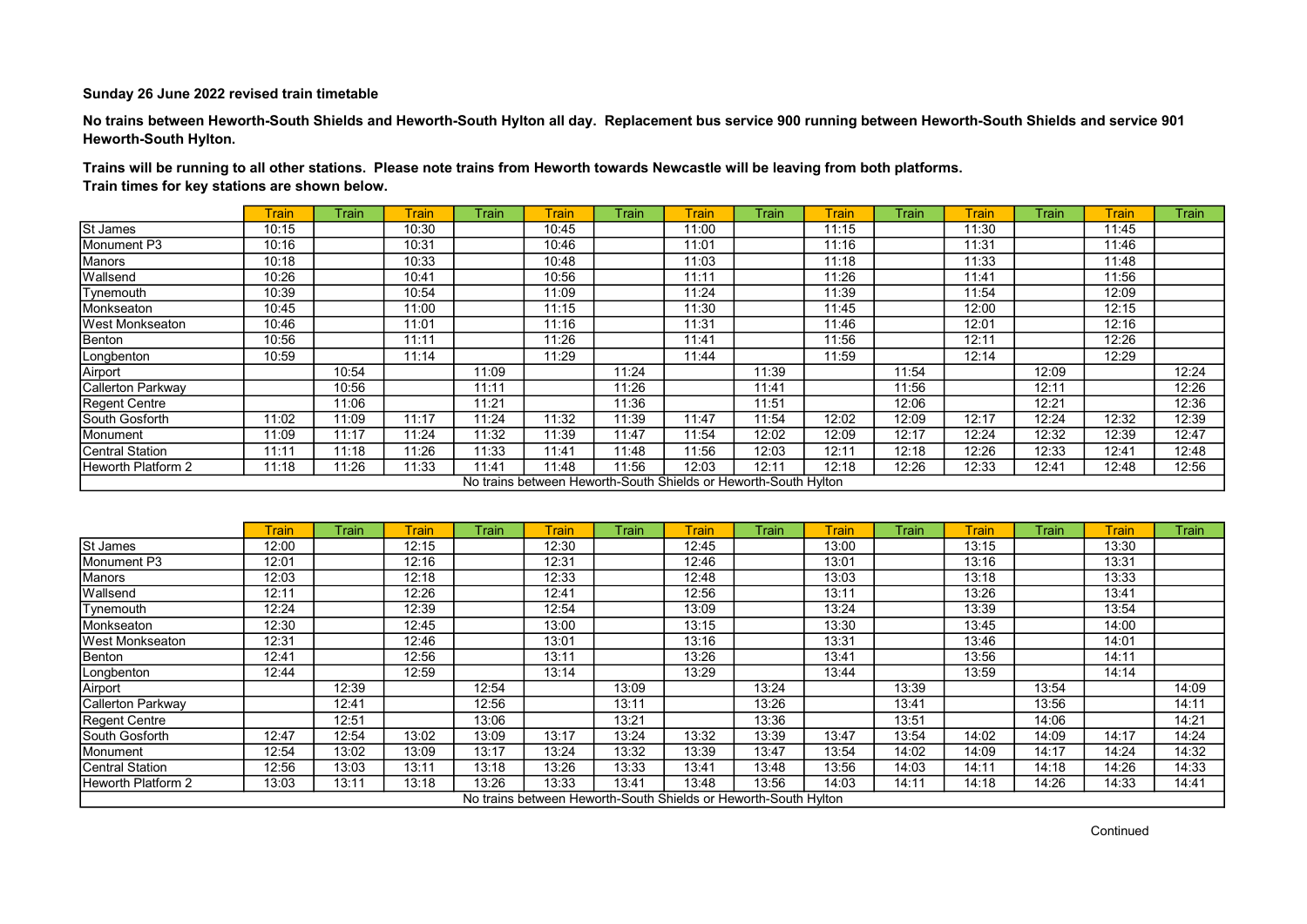No trains between Heworth-South Shields and Heworth-South Hylton all day. Replacement bus service 900 running between Heworth-South Shields and service 901 Heworth-South Hylton.

Trains will be running to all other stations. Please note trains from Heworth towards Newcastle will be leaving from both platforms. Train times for key stations are shown below.

|                           | <b>Train</b> | Train | Frain. | <b>Train</b> | <b>Train</b> | Train | <b>Train</b>                                                    | Train | <b>Train</b> | Train | Train | Train | <b>Train</b> | Train |
|---------------------------|--------------|-------|--------|--------------|--------------|-------|-----------------------------------------------------------------|-------|--------------|-------|-------|-------|--------------|-------|
| St James                  | 13:45        |       | 14:00  |              | 14:15        |       | 14:30                                                           |       | 14:45        |       | 15:00 |       | 15:15        |       |
| Monument P3               | 13:46        |       | 14:01  |              | 14:16        |       | 14:31                                                           |       | 14:46        |       | 15:01 |       | 15:16        |       |
| Manors                    | 13:48        |       | 14:03  |              | 14:18        |       | 14:33                                                           |       | 14:48        |       | 15:03 |       | 15:18        |       |
| Wallsend                  | 13:56        |       | 14:11  |              | 14:26        |       | 14:41                                                           |       | 14:56        |       | 15:11 |       | 15:26        |       |
| Tynemouth                 | 14:09        |       | 14:24  |              | 14:39        |       | 14:54                                                           |       | 15:09        |       | 15:24 |       | 15:39        |       |
| Monkseaton                | 14:15        |       | 14:30  |              | 14:45        |       | 15:00                                                           |       | 15:15        |       | 15:30 |       | 15:45        |       |
| <b>West Monkseaton</b>    | 14:16        |       | 14:31  |              | 14:46        |       | 15:01                                                           |       | 15:16        |       | 15:31 |       | 15:46        |       |
| Benton                    | 14:26        |       | 14:41  |              | 14:56        |       | 15:11                                                           |       | 15:26        |       | 15:41 |       | 15:56        |       |
| Longbenton                | 14:29        |       | 14:44  |              | 14:59        |       | 15:14                                                           |       | 15:29        |       | 15:44 |       | 15:59        |       |
| Airport                   |              | 14:24 |        | 14:39        |              | 14:54 |                                                                 | 15:09 |              | 15:24 |       | 15:39 |              | 15:54 |
| Callerton Parkway         |              | 14:26 |        | 14:41        |              | 14:56 |                                                                 | 15:11 |              | 15:26 |       | 15:41 |              | 15:56 |
| Regent Centre             |              | 14:36 |        | 14:51        |              | 15:06 |                                                                 | 15:21 |              | 15:36 |       | 15:51 |              | 16:06 |
| <b>South Gosforth</b>     | 14:32        | 14:39 | 14:47  | 14:54        | 15:02        | 15:09 | 15:17                                                           | 15:24 | 15:32        | 15:39 | 15:47 | 15:54 | 16:02        | 16:09 |
| Monument                  | 14:39        | 14:47 | 14:54  | 15:02        | 15:09        | 15:17 | 15:24                                                           | 15:32 | 15:39        | 15:47 | 15:54 | 16:02 | 16:09        | 16:17 |
| Central Station           | 14:41        | 14:48 | 14:56  | 15:03        | 15:11        | 15:18 | 15:26                                                           | 15:33 | 15:41        | 15:48 | 15:56 | 16:03 | 16:11        | 16:18 |
| <b>Heworth Platform 2</b> | 14:48        | 14:56 | 15:03  | 15:11        | 15:18        | 15:26 | 15:33                                                           | 15:41 | 15:48        | 15:56 | 16:03 | 16:11 | 16:18        | 16:26 |
|                           |              |       |        |              |              |       | No trains between Heworth-South Shields or Heworth-South Hylton |       |              |       |       |       |              |       |

|                         | <b>Train</b> | Train | Frain | <b>Train</b> | <b>Train</b>                                                    | Train | Train | Train | Train | Train | Train | Train | <b>Train</b> | Train |
|-------------------------|--------------|-------|-------|--------------|-----------------------------------------------------------------|-------|-------|-------|-------|-------|-------|-------|--------------|-------|
| St James                | 15:30        |       | 15:45 |              | 16:00                                                           |       | 16:15 |       | 16:30 |       | 16:45 |       | 17:00        |       |
| Monument P3             | 15:31        |       | 15:46 |              | 16:01                                                           |       | 16:16 |       | 16:31 |       | 16:46 |       | 17:01        |       |
| Manors                  | 15:33        |       | 15:48 |              | 16:03                                                           |       | 16:18 |       | 16:33 |       | 16:48 |       | 17:03        |       |
| Wallsend                | 15:41        |       | 15:56 |              | 16:11                                                           |       | 16:26 |       | 16:41 |       | 16:56 |       | 17:11        |       |
| Tynemouth               | 15:54        |       | 16:09 |              | 16:24                                                           |       | 16:39 |       | 16:54 |       | 17:09 |       | 17:24        |       |
| Monkseaton              | 16:00        |       | 16:15 |              | 16:30                                                           |       | 16:45 |       | 17:00 |       | 17:15 |       | 17:30        |       |
| <b>IWest Monkseaton</b> | 16:01        |       | 16:16 |              | 16:31                                                           |       | 16:46 |       | 17:01 |       | 17:16 |       | 17:31        |       |
| Benton                  | 16:11        |       | 16:26 |              | 16:41                                                           |       | 16:56 |       | 17:11 |       | 17:26 |       | 17:41        |       |
| Longbenton              | 16:14        |       | 16:29 |              | 16:44                                                           |       | 16:59 |       | 17:14 |       | 17:29 |       | 17:44        |       |
| Airport                 |              | 16:09 |       | 16:24        |                                                                 | 16:39 |       | 16:54 |       | 17:09 |       | 17:24 |              | 17:39 |
| Callerton Parkway       |              | 16:11 |       | 16:26        |                                                                 | 16:41 |       | 16:56 |       | 17:11 |       | 17:26 |              | 17:41 |
| Regent Centre           |              | 16:21 |       | 16:36        |                                                                 | 16:51 |       | 17:06 |       | 17:21 |       | 17:36 |              | 17:51 |
| South Gosforth          | 16:17        | 16:24 | 16:32 | 16:39        | 16:47                                                           | 16:54 | 17:02 | 17:09 | 17:17 | 17:24 | 17:32 | 17:39 | 17:47        | 17:54 |
| Monument                | 16:24        | 16:32 | 16:39 | 16:47        | 16:54                                                           | 17:02 | 17:09 | 17:17 | 17:24 | 17:32 | 17:39 | 17:47 | 17:54        | 18:02 |
| Central Station         | 16:26        | 16:33 | 16:41 | 16:48        | 16:56                                                           | 17:03 | 17:11 | 17:18 | 17:26 | 17:33 | 17:41 | 17:48 | 17:56        | 18:03 |
| Heworth Platform 2      | 16:33        | 16:41 | 16:48 | 16:56        | 17:03                                                           | 17:11 | 17:18 | 17:26 | 17:33 | 17:41 | 17:48 | 17:56 | 18:03        | 18:11 |
|                         |              |       |       |              | No trains between Heworth-South Shields or Heworth-South Hylton |       |       |       |       |       |       |       |              |       |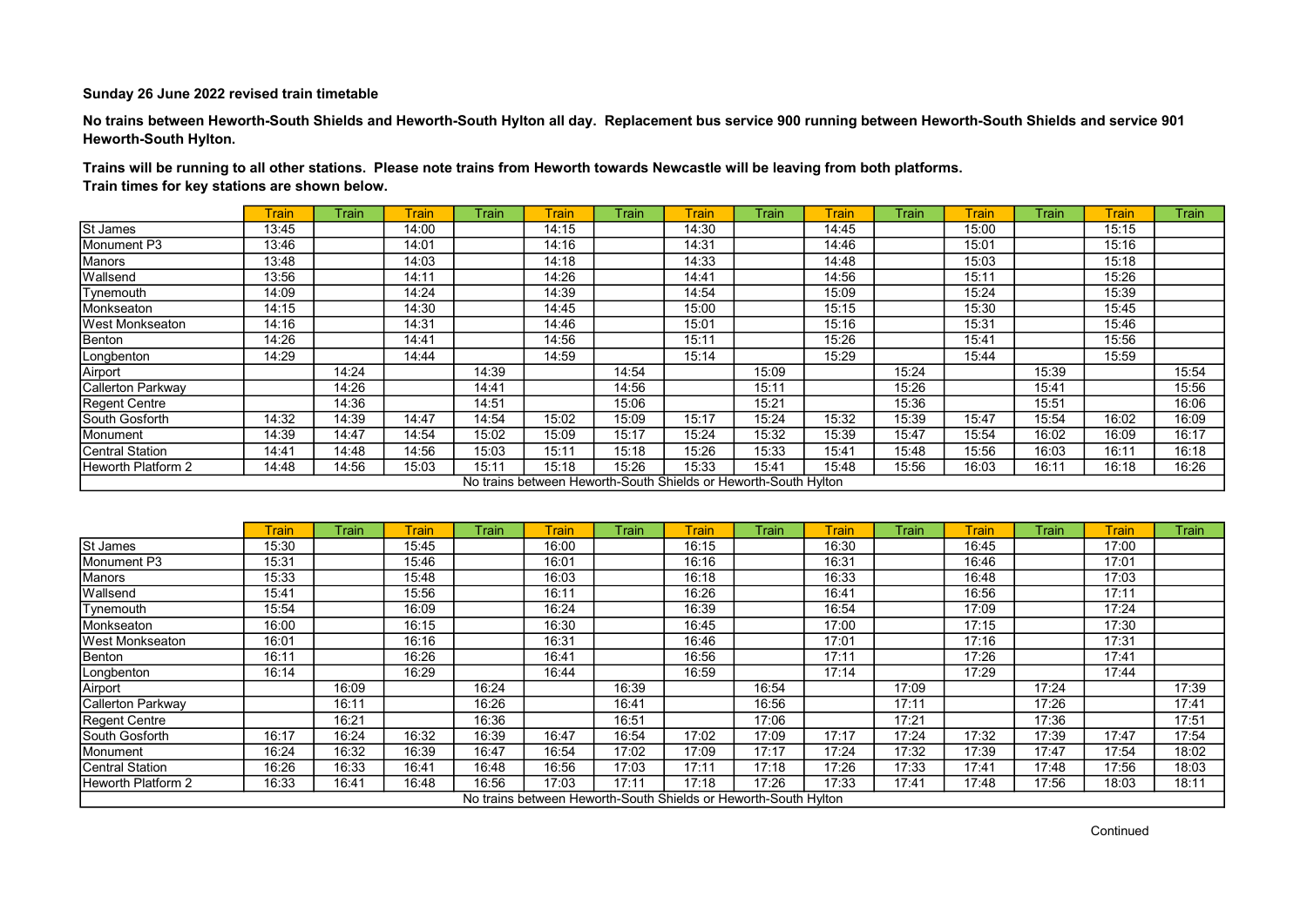No trains between Heworth-South Shields and Heworth-South Hylton all day. Replacement bus service 900 running between Heworth-South Shields and service 901 Heworth-South Hylton.

Trains will be running to all other stations. Please note trains from Heworth towards Newcastle will be leaving from both platforms. Train times for key stations are shown below.

|                           | <b>rain</b> | Train | Train. | Train | <b>Train</b> | Train | <b>Train</b>                                                    | Train | Train | Train | <b>Train</b> | Train | Train | <b>Train</b> |
|---------------------------|-------------|-------|--------|-------|--------------|-------|-----------------------------------------------------------------|-------|-------|-------|--------------|-------|-------|--------------|
| St James                  | 17:15       |       | 17:30  |       | 17:45        |       | 18:00                                                           |       | 18:15 |       | 18:30        |       | 18:45 |              |
| Monument P3               | 17:16       |       | 17:31  |       | 17:46        |       | 18:01                                                           |       | 18:16 |       | 18:31        |       | 18:46 |              |
| Manors                    | 17:18       |       | 17:33  |       | 17:48        |       | 18:03                                                           |       | 18:18 |       | 18:33        |       | 18:48 |              |
| Wallsend                  | 17:26       |       | 17:41  |       | 17:56        |       | 18:11                                                           |       | 18:26 |       | 18:41        |       | 18:56 |              |
| Tynemouth                 | 17:39       |       | 17:54  |       | 18:09        |       | 18:24                                                           |       | 18:39 |       | 18:54        |       | 19:09 |              |
| Monkseaton                | 17:45       |       | 18:00  |       | 18:15        |       | 18:30                                                           |       | 18:45 |       | 19:00        |       | 19:15 |              |
| <b>West Monkseaton</b>    | 17:46       |       | 18:01  |       | 18:16        |       | 18:31                                                           |       | 18:46 |       | 19:01        |       | 19:16 |              |
| Benton                    | 17:56       |       | 18:11  |       | 18:26        |       | 18:41                                                           |       | 18:56 |       | 19:11        |       | 19:26 |              |
| Longbenton                | 17:59       |       | 18:14  |       | 18:29        |       | 18:44                                                           |       | 18:59 |       | 19:14        |       | 19:29 |              |
| Airport                   |             | 17:54 |        | 18:09 |              | 18:24 |                                                                 | 18:39 |       | 18:54 |              | 19:09 |       | 19:24        |
| Callerton Parkway         |             | 17:56 |        | 18:11 |              | 18:26 |                                                                 | 18:41 |       | 18:56 |              | 19:11 |       | 19:26        |
| Regent Centre             |             | 18:06 |        | 18:21 |              | 18:36 |                                                                 | 18:51 |       | 19:06 |              | 19:21 |       | 19:36        |
| South Gosforth            | 18:02       | 18:09 | 18:17  | 18:24 | 18:32        | 18:39 | 18:47                                                           | 18:54 | 19:02 | 19:09 | 19:17        | 19:24 | 19:32 | 19:39        |
| Monument                  | 18:09       | 18:17 | 18:24  | 18:32 | 18:39        | 18:47 | 18:54                                                           | 19:02 | 19:09 | 19:17 | 19:24        | 19:32 | 19:39 | 19:47        |
| <b>ICentral Station</b>   | 18:11       | 18:18 | 18:26  | 18:33 | 18:41        | 18:48 | 18:56                                                           | 19:03 | 19:11 | 19:18 | 19:26        | 19:33 | 19:41 | 19:48        |
| <b>Heworth Platform 2</b> | 18:18       | 18:26 | 18:33  | 18:41 | 18:48        | 18:56 | 19:03                                                           | 19:11 | 19:18 | 19:26 | 19:33        | 19:41 | 19:48 | 19:56        |
|                           |             |       |        |       |              |       | No trains between Heworth-South Shields or Heworth-South Hylton |       |       |       |              |       |       |              |

|                         | <b>Train</b> | Train | Train | Train | <b>Train</b>                                                    | Train | Train | Train | Train | Train | <b>Train</b> | Train | Train | Train |
|-------------------------|--------------|-------|-------|-------|-----------------------------------------------------------------|-------|-------|-------|-------|-------|--------------|-------|-------|-------|
| St James                | 19:00        |       | 19:15 |       | 19:30                                                           |       | 19:45 |       | 20:00 |       | 20:15        |       | 20:30 |       |
| Monument P3             | 19:01        |       | 19:16 |       | 19:31                                                           |       | 19:46 |       | 20:01 |       | 20:16        |       | 20:31 |       |
| Manors                  | 19:03        |       | 19:18 |       | 19:33                                                           |       | 19:48 |       | 20:03 |       | 20:18        |       | 20:33 |       |
| Wallsend                | 19:11        |       | 19:26 |       | 19:41                                                           |       | 19:56 |       | 20:11 |       | 20:26        |       | 20:41 |       |
| Tynemouth               | 19:24        |       | 19:39 |       | 19:54                                                           |       | 20:09 |       | 20:24 |       | 20:39        |       | 20:54 |       |
| Monkseaton              | 19:30        |       | 19:45 |       | 20:00                                                           |       | 20:15 |       | 20:30 |       | 20:45        |       | 21:00 |       |
| <b>IWest Monkseaton</b> | 19:31        |       | 19:46 |       | 20:01                                                           |       | 20:16 |       | 20:31 |       | 20:46        |       | 21:01 |       |
| Benton                  | 19:41        |       | 19:56 |       | 20:11                                                           |       | 20:26 |       | 20:41 |       | 20:56        |       | 21:11 |       |
| Longbenton              | 19:44        |       | 19:59 |       | 20:14                                                           |       | 20:29 |       | 20:44 |       | 20:59        |       | 21:14 |       |
| Airport                 |              | 19:39 |       | 19:54 |                                                                 | 20:09 |       | 20:24 |       | 20:39 |              | 20:54 |       | 21:09 |
| Callerton Parkway       |              | 19:41 |       | 19:56 |                                                                 | 20:11 |       | 20:26 |       | 20:41 |              | 20:56 |       | 21:11 |
| Regent Centre           |              | 19:51 |       | 20:06 |                                                                 | 20:21 |       | 20:36 |       | 20:51 |              | 21:06 |       | 21:21 |
| South Gosforth          | 19:47        | 19:54 | 20:02 | 20:09 | 20:17                                                           | 20:24 | 20:32 | 20:39 | 20:47 | 20:54 | 21:02        | 21:09 | 21:17 | 21:24 |
| Monument                | 19:54        | 20:02 | 20:09 | 20:17 | 20:24                                                           | 20:32 | 20:39 | 20:47 | 20:54 | 21:02 | 21:09        | 21:17 | 21:24 | 21:32 |
| Central Station         | 19:56        | 20:03 | 20:11 | 20:18 | 20:26                                                           | 20:33 | 20:41 | 20:48 | 20:56 | 21:03 | 21:11        | 21:18 | 21:26 | 21:33 |
| Heworth Platform 2      | 20:03        | 20:11 | 20:18 | 20:26 | 20:33                                                           | 20:41 | 20:48 | 20:56 | 21:03 | 21:11 | 21:18        | 21:26 | 21:33 | 21:41 |
|                         |              |       |       |       | No trains between Heworth-South Shields or Heworth-South Hylton |       |       |       |       |       |              |       |       |       |

**Continued**